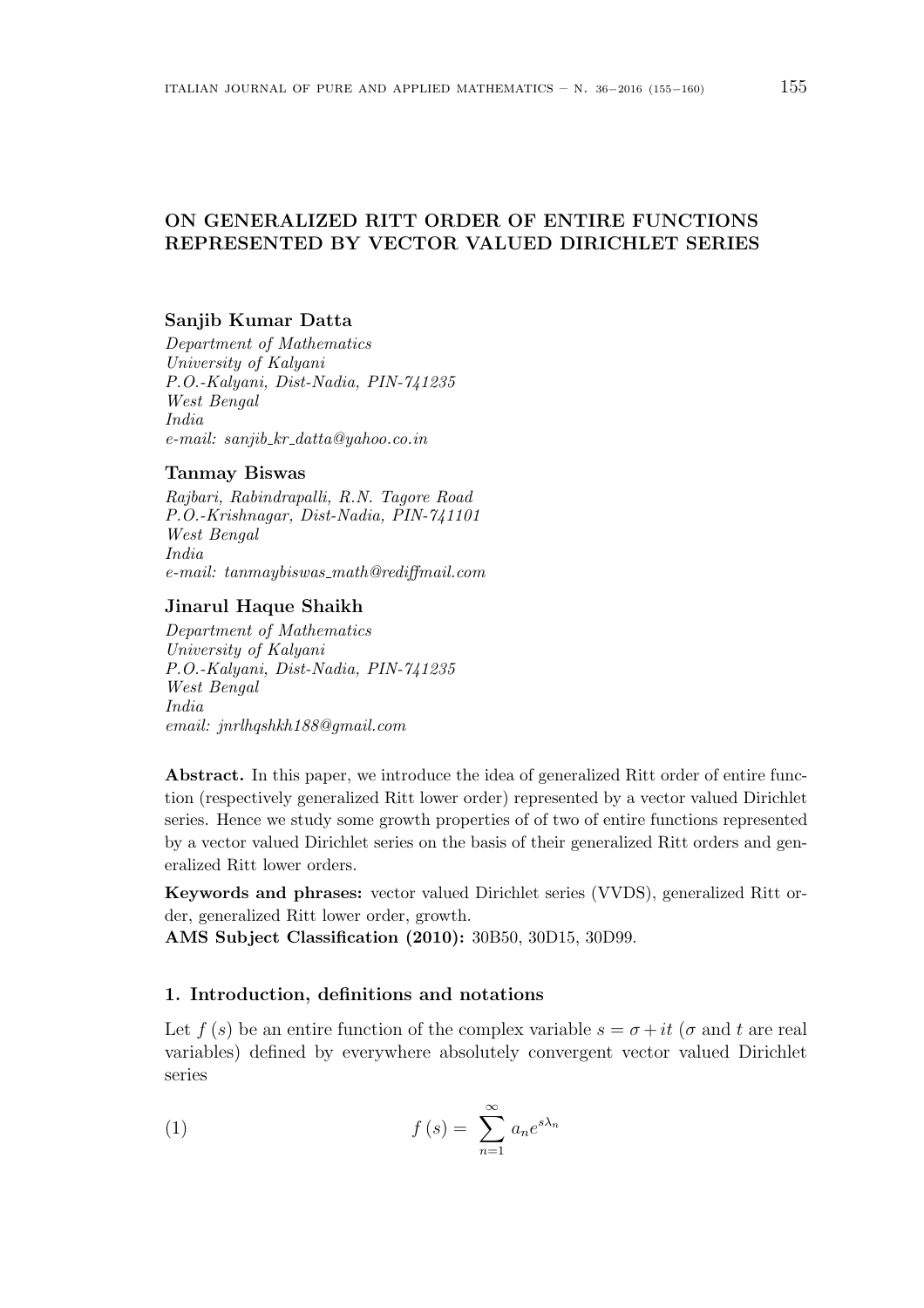where  $a_n$ 's belong to a Banach space  $(E, \|\cdot\|)$  and  $\lambda_n$ 's are non-negative real numbers such that  $0 < \lambda_n < \lambda_{n+1}$   $(n \ge 1)$ ,  $\lambda_n \to \infty$  as  $n \to \infty$  and satisfy the conditions

$$
\limsup_{n \to \infty} \frac{\log n}{\lambda_n} = D < \infty
$$

and

$$
\limsup_{n\to\infty}\frac{\log||a_n||}{\lambda_n}=-\infty.
$$

If  $\sigma_a$  and  $\sigma_c$  are denoted respectively the abscissa of convergence and absolute convergence of (1), then in this case clearly  $\sigma_a = \sigma_c = \infty$ .

The function  $M(\sigma, f)$  known as maximum modulus function corresponding to an entire function  $f(s)$  defined by (1), is written as follows

$$
M(\sigma, f) = \lim_{-\infty < t < \infty} |f(\sigma + it)|.
$$

Then, the Ritt order [1] of  $f(s)$ , denoted by  $\rho_f$  is given by

$$
\rho_f = \inf \{ \mu > 0 : \log M(\sigma, f) < \exp (\sigma \mu) \text{ for all } \sigma > R(\mu) \}
$$

$$
= \limsup_{\sigma \to \infty} \frac{\log^{[2]} M(\sigma, f)}{\sigma}
$$

where

$$
\log^{[k]} x = \log \left( \log^{[k-1]} x \right) \text{ for } k = 1, 2, 3, \cdots;
$$
  

$$
\log^{[0]} x = x.
$$

Similarly, one can define the Ritt lower order of  $f(s)$ , denoted by  $\lambda_f$  in the following manner:

$$
\lambda_f = \liminf_{\sigma \to \infty} \frac{\log^{[2]} M(\sigma, f)}{\sigma}.
$$

During the past decades, several authors (see for example [1],[2],[3],[4],[6]) made close investications on the properties of entire Dirichlet series related to Ritt order. Further, B.L. Srivastava [5] defined different growth parameters such as order and lower order of entire functions represented by vector valued Dirichlet series. He also obtained the results for coefficient characterization of order. Now in the line of Sato [7], it therefore seems reasonable to define suitably the generalized Ritt order denoted as  $\rho_t^{[l]}$  $f_f^{[l]}$  of entire function represented by a vector valued Dirichlet series which is as follows:

$$
\rho_f^{[l]} = \limsup_{\sigma \to \infty} \frac{\log^{[l]} M(\sigma, f)}{\sigma}
$$

where  $l$  is any positive integer.

Likewise, one can define the generalized Ritt lower order of  $f(s)$ , denoted by  $\lambda_\mathrm{f}^{[l]}$  $f_f^{[l]}$  for any integer  $l \geq 1$  in the following manner:

$$
\lambda_f^{[l]} = \liminf_{\sigma \to \infty} \frac{\log^{[l]} M(\sigma, f)}{\sigma}.
$$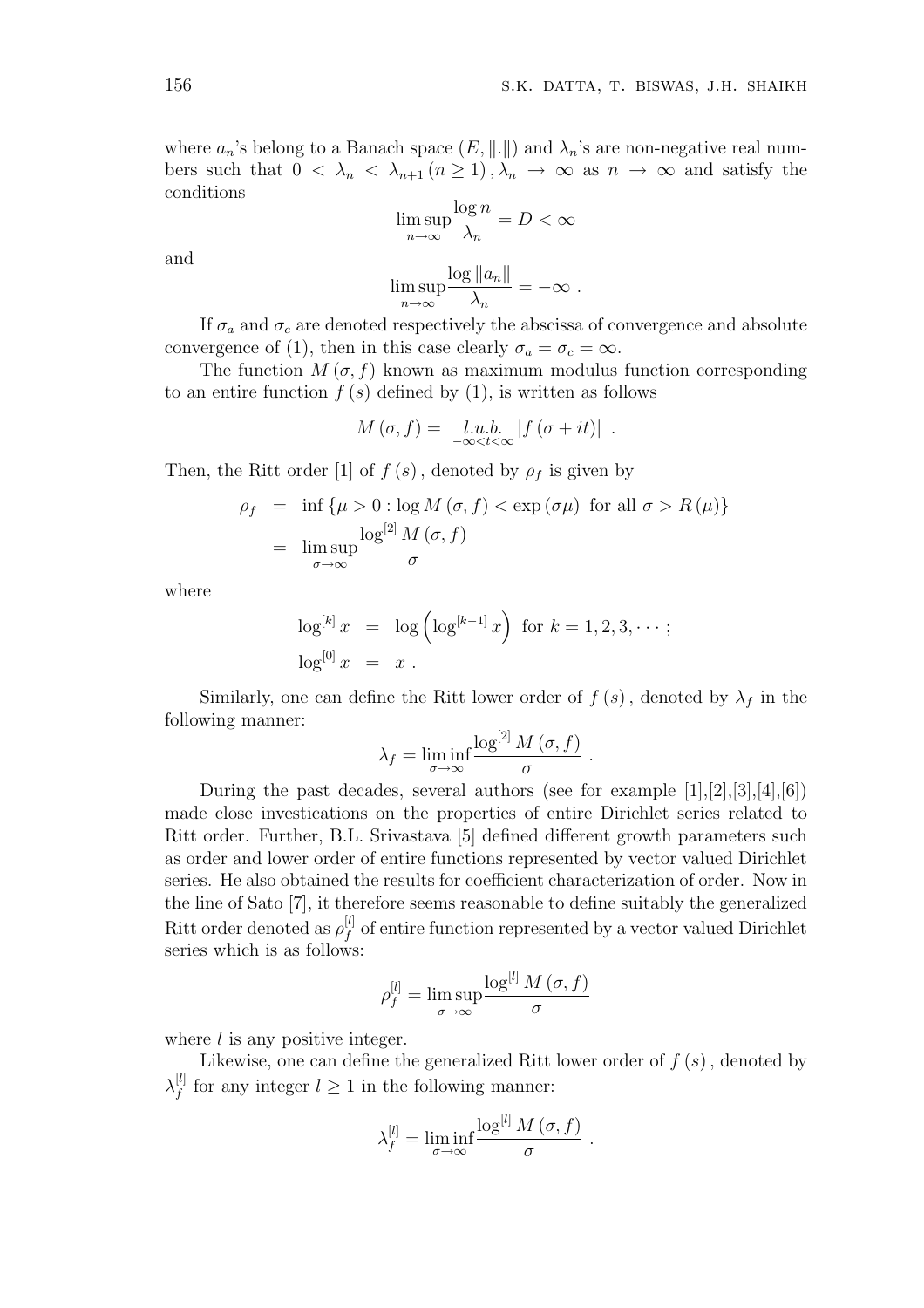In this paper we study some growth properties of of two entire functions represented by vector valued Dirichlet series on the basis of generalized Ritt order and generalized Ritt lower order.

#### 2. Theorems

In this section, we present the main results of the paper.

**Theorem 1** If  $f$ ,  $g$  be any two entire vector valued Dirichlet series such that  $0<\lambda_f^{[m]}\leq \rho_f^{[m]}<\infty$  and  $0<\lambda_g^{[n]}\leq \rho_g^{[n]}<\infty$  where  $m$  and  $n$  are any two positive integers, then

$$
\frac{\lambda_f^{[m]}}{\rho_g^{[n]}} \;\leq\; \liminf_{\sigma\to\infty} \frac{\log^{[m]} M\left(\sigma,f\right)}{\log^{[n]} M\left(\sigma,g\right)} \;\leq\; \frac{\lambda_f^{[m]}}{\lambda_g^{[n]}}\;\leq\; \limsup_{\sigma\to\infty} \frac{\log^{[m]} M\left(\sigma,f\right)}{\log^{[n]} M\left(\sigma,g\right)} \;\leq\; \frac{\rho_f^{[m]}}{\lambda_g^{[n]}}\;.
$$

**Proof.** From the definitions of  $\rho_g^{[n]}$  and  $\lambda_f^{[m]}$  $f_f^{[m]}$ , we have for arbitrary positive  $\varepsilon$  and for all sufficiently large values of  $\sigma$  that

(1) 
$$
\log^{[m]} M(\sigma, f) \geq \left(\lambda_f^{[m]} - \varepsilon\right) \sigma
$$

and

(2) 
$$
\log^{[n]} M(\sigma, g) \leq (\rho_g^{[n]} + \varepsilon) \sigma.
$$

Now from (1) and (2) it follows for all sufficiently large values of  $\sigma$  that

$$
\frac{\log^{[m]} M(\sigma, f)}{\log^{[n]} M(\sigma, g)} \geqslant \frac{\left(\lambda_f^{[m]} - \varepsilon\right) \sigma}{\left(\rho_g^{[n]} + \varepsilon\right) \sigma}.
$$

As  $\varepsilon$  (> 0) is arbitrary, we obtain that

(3) 
$$
\liminf_{\sigma \to \infty} \frac{\log^{[m]} M(\sigma, f)}{\log^{[n]} M(\sigma, g)} \geq \frac{\lambda_f^{[m]}}{\rho_g^{[n]}}.
$$

Again for a sequence of values of  $\sigma$  tending to infinity,

(4) 
$$
\log^{[m]} M(\sigma, f) \leq \left(\lambda_f^{[m]} + \varepsilon\right) \sigma
$$

and for all sufficiently large values of  $\sigma$ ,

(5) 
$$
\log^{[n]} M(\sigma, g) \geq (\lambda_g^{[n]} - \varepsilon) \sigma.
$$

Combining (4) and (5) we get for a sequence of values of  $\sigma$  tending to infinity that

$$
\frac{\log^{[m]} M(\sigma, f)}{\log^{[n]} M(\sigma, g)} \leq \frac{\left(\lambda_f^{[m]} + \varepsilon\right) \sigma}{\left(\lambda_g^{[n]} - \varepsilon\right) \sigma}.
$$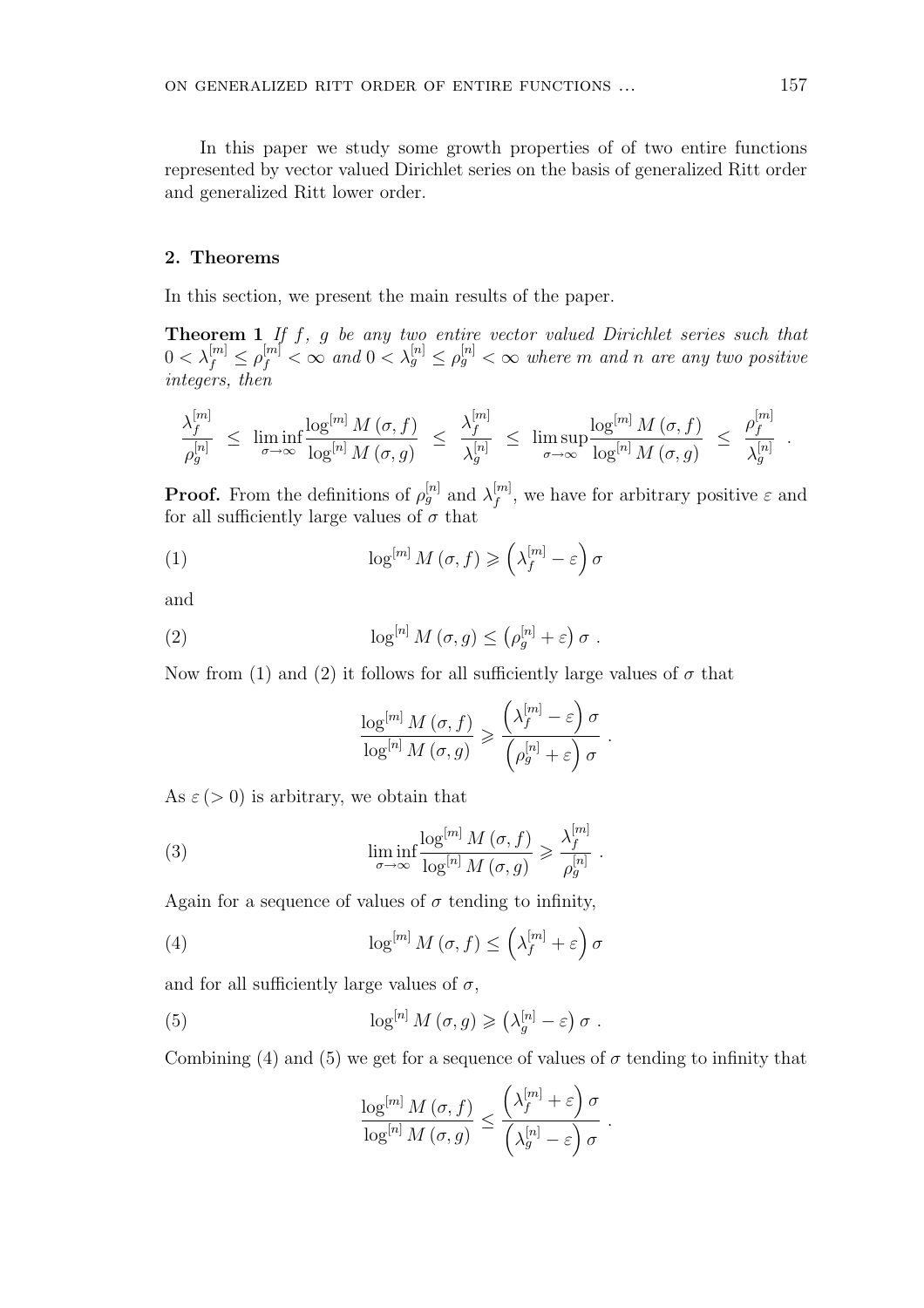.

Since  $\varepsilon$  ( $> 0$ ) is arbitrary it follows that

(6) 
$$
\liminf_{\sigma \to \infty} \frac{\log^{[m]} M(\sigma, f)}{\log^{[n]} M(\sigma, g)} \le \frac{\lambda_f^{[m]}}{\lambda_g^{[n]}}
$$

Also for a sequence of values of  $\sigma$  tending to infinity that

(7) 
$$
\log^{[n]} M(\sigma, g) \leq (\lambda_g^{[n]} + \varepsilon) \sigma.
$$

Now from (1) and (7) we obtain for a sequence of values of  $\sigma$  tending to infinity that  $\binom{m}{2}$ 

$$
\frac{\log^{[m]} M(\sigma, f)}{\log^{[n]} M(\sigma, g)} \ge \frac{\left(\lambda_f^{[m]} - \varepsilon\right) \sigma}{\left(\lambda_g^{[n]} + \varepsilon\right) \sigma}.
$$

As  $\varepsilon$  (> 0) is arbitrary, we get from above that

(8) 
$$
\limsup_{\sigma \to \infty} \frac{\log^{[m]} M(\sigma, f)}{\log^{[n]} M(\sigma, g)} \ge \frac{\lambda_f^{[m]}}{\lambda_g^{[n]}}.
$$

Also for all sufficiently large values of  $\sigma$ ,

(9) 
$$
\log^{[m]} M(\sigma, f) \leq \left(\rho_f^{[m]} + \varepsilon\right) \sigma.
$$

Now, it follows from (5) and (9), for all sufficiently large values of  $\sigma$  that

$$
\frac{\log^{[m]} M(\sigma, f)}{\log^{[n]} M(\sigma, g)} \leq \frac{\left(\rho_f^{[m]} + \varepsilon\right) \sigma}{\left(\lambda_g^{[n]} - \varepsilon\right) \sigma}.
$$

Since  $\varepsilon$  (> 0) is arbitrary, we obtain that

(10) 
$$
\limsup_{\sigma \to \infty} \frac{\log^{[m]} M(\sigma, f)}{\log^{[n]} M(\sigma, g)} \leq \frac{\rho_f^{[m]}}{\lambda_g^{[n]}}.
$$

Thus the theorem follows from  $(3)$ ,  $(6)$ ,  $(8)$  and  $(10)$ .

**Theorem 2** If  $f$ ,  $g$  be any two entire vector valued Dirichlet series such that  $0 < \rho_f^{[m]} < \infty$  and  $0 < \rho_g^{[n]} < \infty$  where m and n are any two positive integers, then

$$
\liminf_{\sigma \to \infty} \frac{\log^{[m]} M(\sigma, f)}{\log^{[n]} M(\sigma, g)} \le \frac{\rho_{f \circ g}^{[m]}}{\rho_g^{[n]}} \le \limsup_{\sigma \to \infty} \frac{\log^{[m]} M(\sigma, f)}{\log^{[n]} M(\sigma, g)}
$$

.

 $\blacksquare$ 

**Proof.** From the definition of  $\rho_g^{[n]}$ , we get for a sequence of values of  $\sigma$  tending to infinity that

(11) 
$$
\log^{[n]} M(\sigma, g) \geqslant (\rho_g^{[n]} - \varepsilon) \sigma.
$$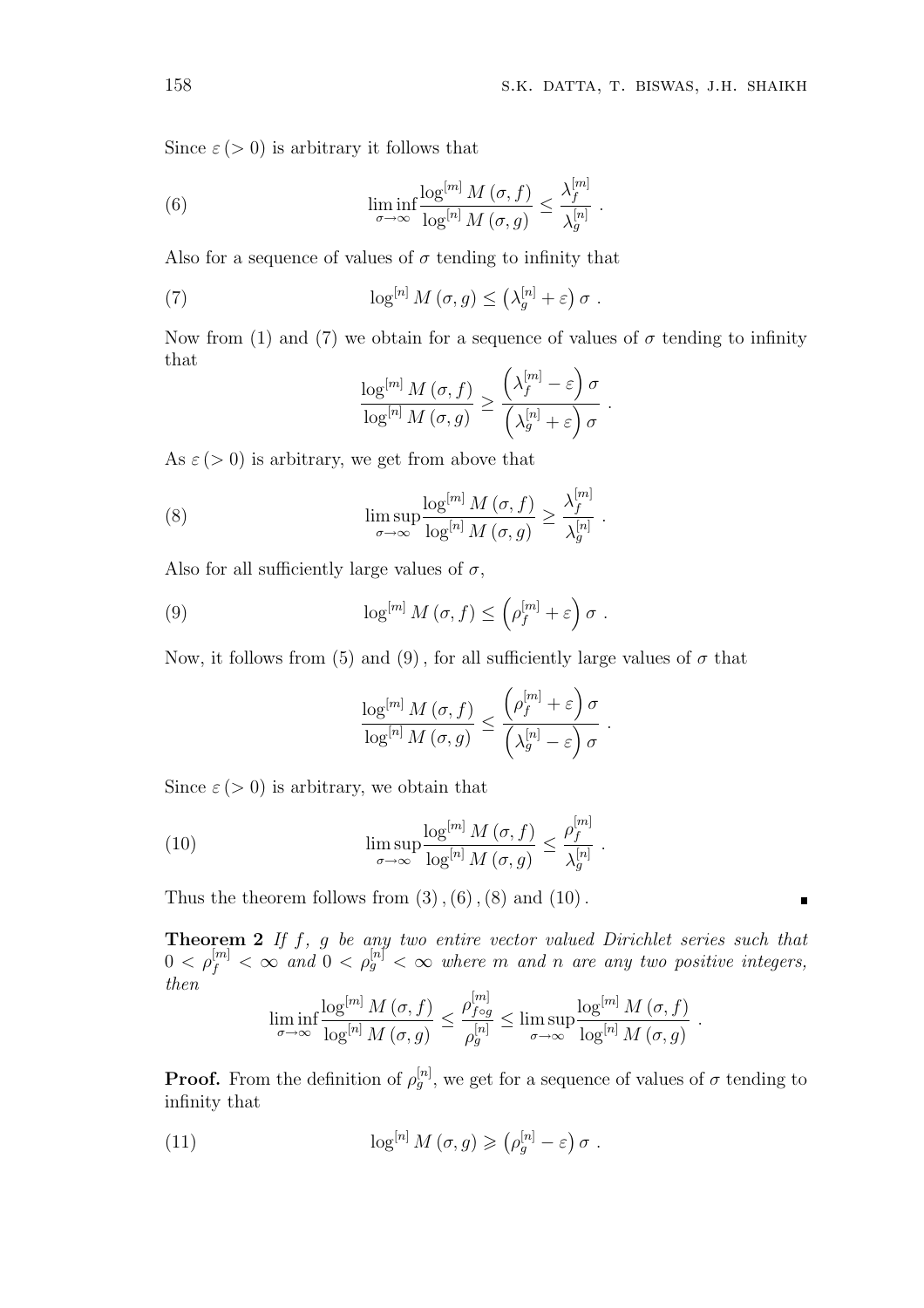Now from (9) and (11), it follows for a sequence of values of  $\sigma$  tending to infinity that  $\sqrt{|m|}$  $\Delta$ 

$$
\frac{\log^{[m]} M(\sigma, f)}{\log^{[n]} M(\sigma, g)} \leq \frac{\left(\rho_f^{[m]} + \varepsilon\right) \sigma}{\left(\rho_g^{[n]} - \varepsilon\right) \sigma}.
$$

.

As  $\varepsilon$  (> 0) is arbitrary, we obtain that

(12) 
$$
\liminf_{\sigma \to \infty} \frac{\log^{[m]} M(\sigma, f)}{\log^{[n]} M(\sigma, g)} \leq \frac{\rho_f^{[m]}}{\rho_g^{[n]}}
$$

Again for a sequence of values of  $\sigma$  tending to infinity,

(13) 
$$
\log^{[m]} M(\sigma, f) \geqslant \left(\rho_f^{[m]} - \varepsilon\right) \sigma.
$$

So combining (2) and (13), we get for a sequence of values of  $\sigma$  tending to infinity that  $\int |m|$  $\ddot{\phantom{a}}$ 

$$
\frac{\log^{[m]} M(\sigma, f)}{\log^{[n]} M(\sigma, g)} \ge \frac{\left(\rho_f^{[m]} - \varepsilon\right) \sigma}{\left(\rho_g^{[n]} + \varepsilon\right) \sigma}.
$$

Since  $\varepsilon$  ( $> 0$ ) is arbitrary, it follows that

(14) 
$$
\limsup_{\sigma \to \infty} \frac{\log^{[m]} M(\sigma, f)}{\log^{[n]} M(\sigma, g)} \geqslant \frac{\rho_f^{[m]}}{\rho_g^{[n]}}.
$$

Thus the theorem follows from  $(12)$  and  $(14)$ .

The following theorem is a natural consequence of Theorem 1 and Theorem 2.

**Theorem 3** If  $f$ ,  $g$  be any two entire vector valued Dirichlet series such that  $0<\lambda_f^{[m]}\leq \rho_f^{[m]}<\infty$  and  $0<\lambda_g^{[n]}\leq \rho_g^{[n]}<\infty$  where  $m$  and  $n$  are any two positive integers, then

$$
\liminf_{\sigma \to \infty} \frac{\log^{[m]} M(\sigma, f)}{\log^{[n]} M(\sigma, g)} \leq \min \left\{ \frac{\lambda_f^{[m]} }{\lambda_g^{[n]}}, \frac{\rho_f^{[m]} }{\rho_g^{[n]} } \right\}
$$
  

$$
\leq \max \left\{ \frac{\lambda_f^{[m]} }{\lambda_g^{[n]}}, \frac{\rho_f^{[m]} }{\rho_g^{[n]} } \right\}
$$
  

$$
\leq \limsup_{\sigma \to \infty} \frac{\log^{[m]} M(\sigma, f)}{\log^{[n]} M(\sigma, g)}
$$

.

The proof is omitted.

 $\blacksquare$